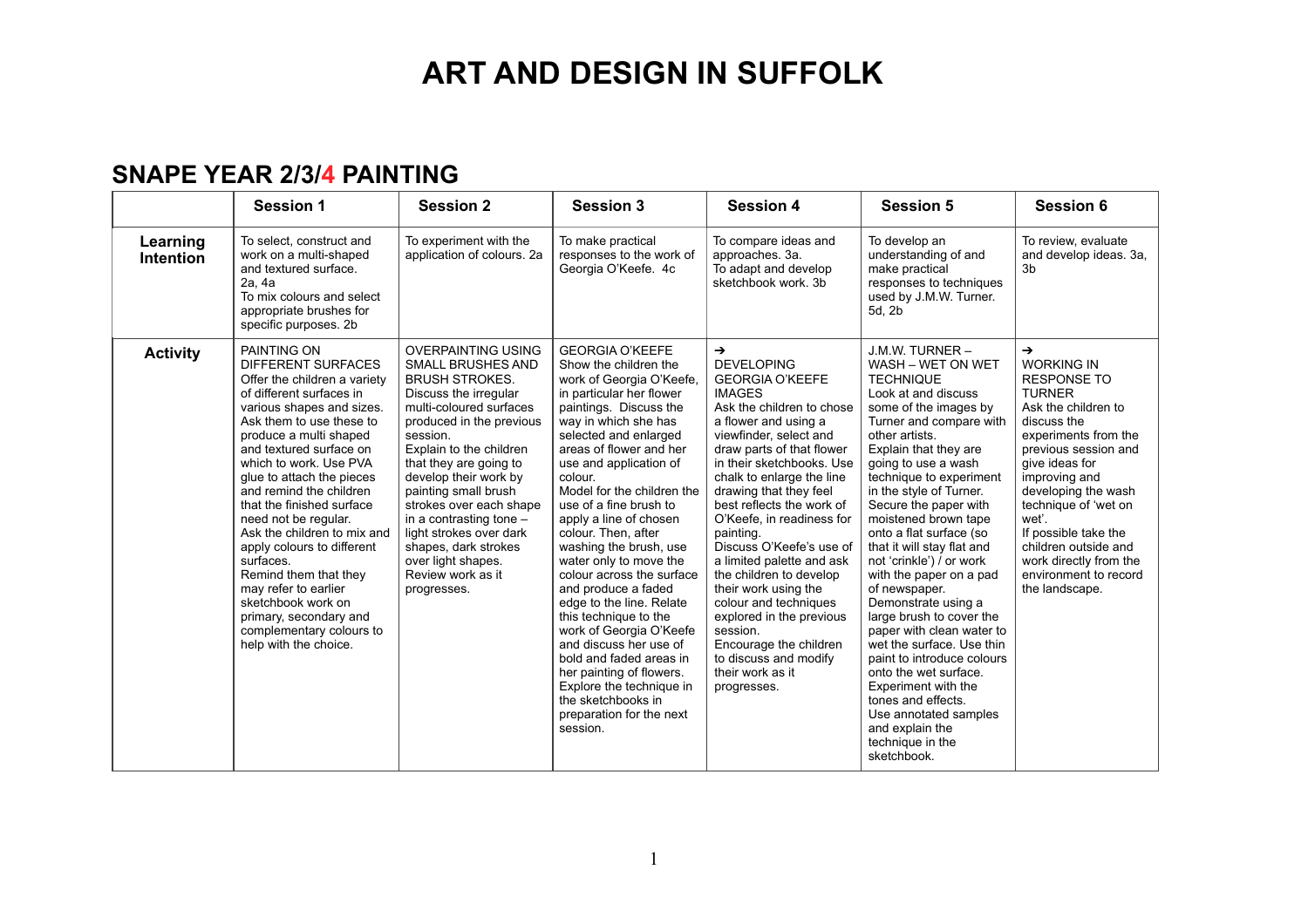### **PAINTING – YEAR 2/3/4**

| Skills,<br>concepts.<br>knowledge and<br>understanding | Selecting and assembling<br>different materials to make<br>a multi-shaped and textured<br>surface.<br>Extending understanding of<br>what can be used as a<br>painting surface. | Using fine brushes to<br>produce careful, marks<br>onto painted shapes.<br>Using contrasting tones<br>of colour. | Exploring the application<br>of colour reflecting the<br>style of Georgia O'Keefe.<br>Understanding how<br>colour may be applied to<br>images in different ways.                                     | Using their sketches as a<br>starting point for further<br>work<br>Using a viewfinder to<br>produce a series of<br>sketches focussing on<br>parts of flowers.<br>Selecting, mixing and<br>applying colours to<br>reflect the style of<br>Georgia O'Keefe.<br>Developing and<br>modifying work as it<br>progresses. | Understanding the wash<br>technique of wet on wet.                                                                                                                                 | Working in the<br>environment to<br>produce direct<br>observational<br>paintings in the style<br>of Turner.  |
|--------------------------------------------------------|--------------------------------------------------------------------------------------------------------------------------------------------------------------------------------|------------------------------------------------------------------------------------------------------------------|------------------------------------------------------------------------------------------------------------------------------------------------------------------------------------------------------|--------------------------------------------------------------------------------------------------------------------------------------------------------------------------------------------------------------------------------------------------------------------------------------------------------------------|------------------------------------------------------------------------------------------------------------------------------------------------------------------------------------|--------------------------------------------------------------------------------------------------------------|
| <b>Vocabulary</b>                                      | Irregular<br>Shapes<br>Surface<br>Texture                                                                                                                                      | <b>Brush strokes</b><br>Light/dark<br>Tone<br>Contrast<br>Careful<br>Repeated                                    | Observe<br>Viewfinder<br>Application                                                                                                                                                                 | Enlarge<br>Reflect<br>Select<br>Palette                                                                                                                                                                                                                                                                            | Wash<br>Wet on wet<br>Moistened<br>Landscape<br>Seascape<br>Wash                                                                                                                   | Environment<br><b>Direct</b><br>Observational<br>Horizon                                                     |
| Curriculum<br>links                                    | Numeracy - irregular<br>shape.                                                                                                                                                 | Literacy - following<br>instructions.                                                                            | Science-flowers.                                                                                                                                                                                     | Literacy- discussing<br>work.                                                                                                                                                                                                                                                                                      | Literacy- following<br>instructions.                                                                                                                                               | Geography - working<br>in the environment.                                                                   |
| <b>Resources</b>                                       | Ready-mix paint,<br>Palettes,<br>Brushes.<br>Off-white sugar paper.                                                                                                            | Off-white sugar paper,<br>Different sized brushes.<br>Ready-mix paint.                                           | Viewfinders.<br>Flower heads.<br>Sketchbooks.<br>Ready-mix paint,<br>Powder paint,<br>Watercolour paints,<br>Different brushes.<br>Georgia O'Keefe -<br>Google images<br><b>Shorewood Collection</b> | As previous session +<br>Off-white paper,<br>Light coloured chalk.                                                                                                                                                                                                                                                 | Junior art paper or<br>cartridge paper,<br>Water.<br>Large brushes,<br>Palettes.<br>Ready-mix or powder<br>paint.<br>Sketchbooks.<br>Brown tape.<br>J.M.W. Turner -<br><b>Tate</b> | As previous session +<br>Clipboards or firm<br>surfaces to work<br>outside.<br>J.M.W Turner -<br><b>Tate</b> |
| <b>Time</b>                                            | 1 hour                                                                                                                                                                         | 1 hour                                                                                                           | 1 hour                                                                                                                                                                                               | 1 hour                                                                                                                                                                                                                                                                                                             | 1 hour                                                                                                                                                                             | 1 hour                                                                                                       |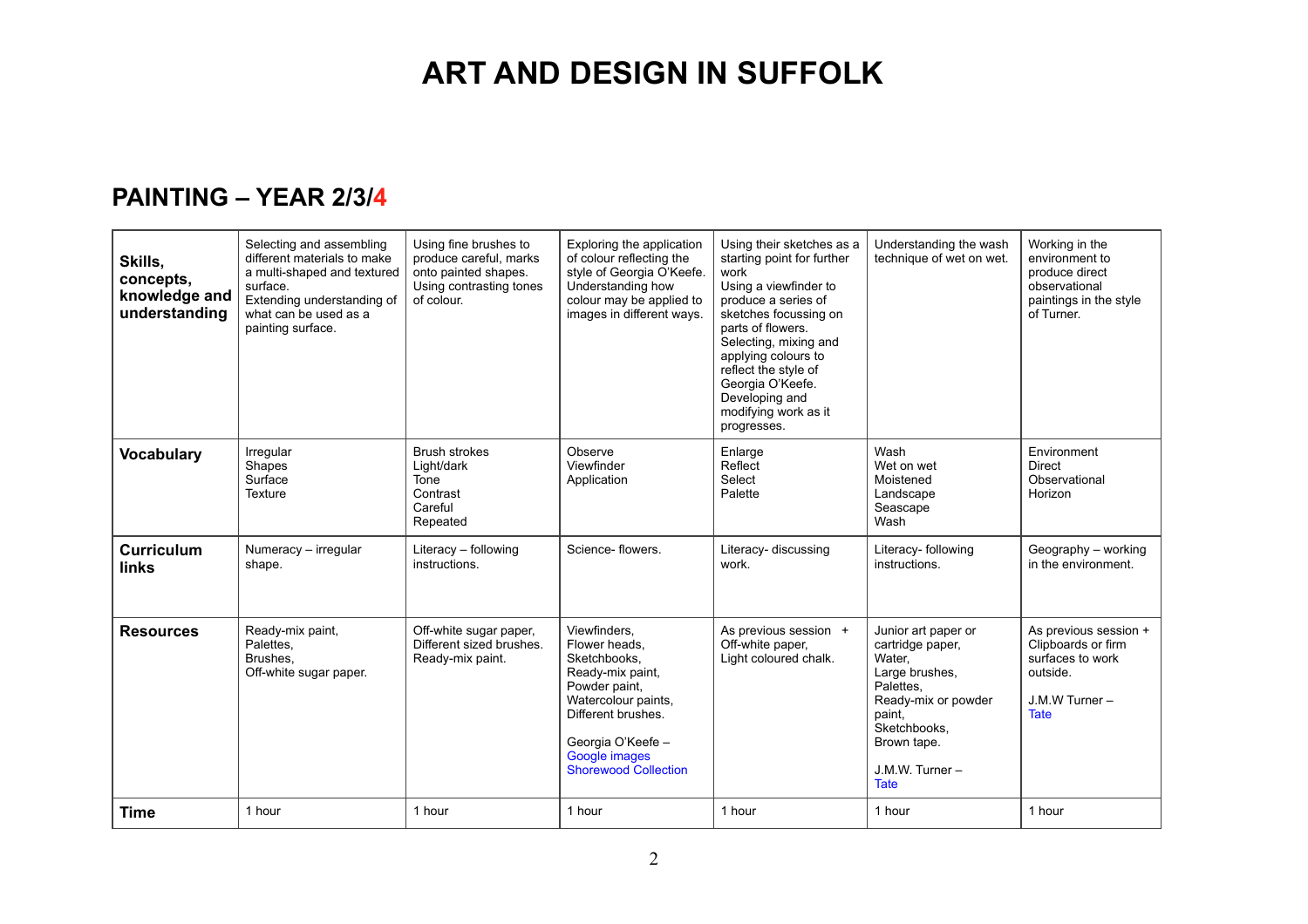### **PAINTING – YEAR 2/3/4**

| <b>Expectations</b>                                                                                                                                                                                                                                                                                         | <b>Names</b> | <b>Next Steps</b> |  |
|-------------------------------------------------------------------------------------------------------------------------------------------------------------------------------------------------------------------------------------------------------------------------------------------------------------|--------------|-------------------|--|
| Some children will have made limited progress. They will be able to<br>make and use different surfaces to paint on using a variety of methods and<br>techniques in response to work of artists. They will be able to talk about their<br>own and others' work and suggest improvements to their own images. |              |                   |  |

| Most children will be able to explore ideas about colour and investigate<br>a variety of painting methods and techniques. They will also be able to<br>collect visual and other information and record this to inform future work<br>They will be able to comment on ideas, methods and approaches used in<br>their own and others' work including artists and adapt and improve their own<br>l work. | <b>YEAR 5 - PAINTING UNIT</b> |
|-------------------------------------------------------------------------------------------------------------------------------------------------------------------------------------------------------------------------------------------------------------------------------------------------------------------------------------------------------------------------------------------------------|-------------------------------|
|-------------------------------------------------------------------------------------------------------------------------------------------------------------------------------------------------------------------------------------------------------------------------------------------------------------------------------------------------------------------------------------------------------|-------------------------------|